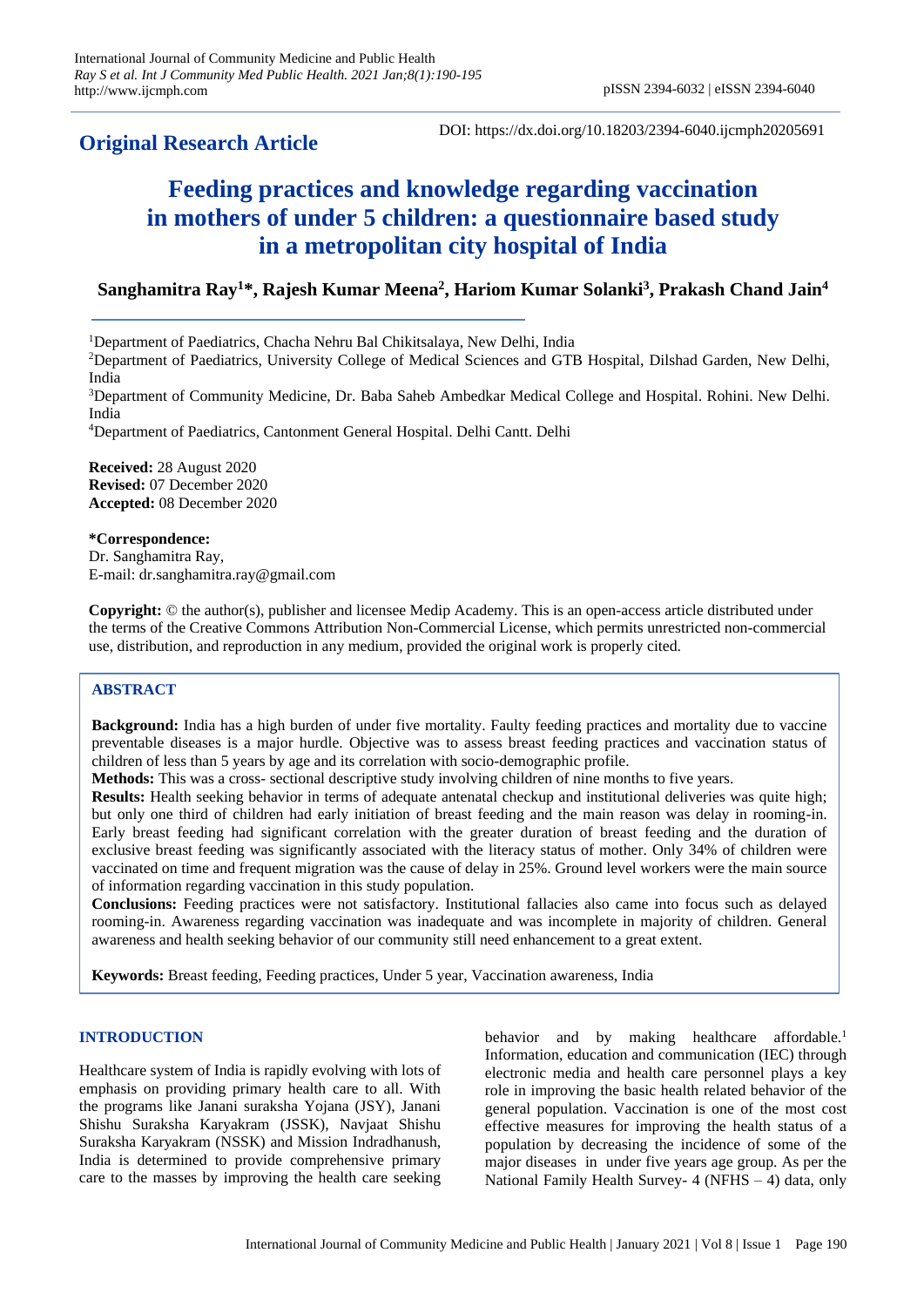62% children aged 12 - 23 months are fully immunised in India, which is much less than the stated objective of universal immunisation program in India. Anthropometric parameters also shows sub-optimal level of nutrition in under 5 age group with over one-third (35 per cent) children being underweight, 38 per cent being stunted and 7 percent being severely wasted.<sup>2</sup> Thus, there is an urgent need to find ways to improve the awareness of health enhancing behaviors and practices including feeding practices and vaccination coverage in children to achieve the target age specific mortality rate and to improve the health status of the population as a whole.

Present study analyses some of the health indicators in an urban population and the impact of the existing health services, education level and occupation of the mothers of under-five children on her feeding practices and health care seeking behavior in the form of institutional delivery, timely immunisation in baby, hospital visits during illness were taken into consideration.

#### **METHODS**

A questionnaire based cross sectional descriptive study was conducted at the outpatient Department of a government hospital in a metropolitan city of India. Study was completed in duration of three months. (August 2016 to October 2016). All children aged between nine months to five years, who presented to the Immunisation clinic and accompanied by their mothers, were included in the study.

#### *Exclusion criteria*

Children not accompanied by their mother or whose mother didn't provide informed consent were excluded from the study.

#### *Aims and objective*

Aims and objectives of the study were to assess breast feeding practices and vaccination status of under 5 children attending immunisation clinic, to correlate sociodemographic profile of the mothers of under 5 children to their knowledge and practice regarding breast feeding and vaccination.

#### *Procedure*

After reviewing the relevant literatures, a questionnaire based performa was made to collect data pertinent to this study. The questionnaire was semi-structured and pretested before data collection. Data was collected by client exit interviews of mothers of under 5 children who attended the immunisation clinic. Interviews were conducted by one of the two Paediatricians posted in the clinic. The participants were consecutively selected for interview for the purpose of this study. Weight of all the children were recorded and appropriate dietary advice was given irrespective of their participation in the study

as part of normal services. Any deficits in the knowledge on the part of mother identified during the interview were also addressed accordingly.

Informed written consent was taken from participants after explaining the purpose of the study. Data confidentiality and anonymity was maintained throughout the study.

#### *Statistical analysis*

Data was entered in Microsoft excel sheet and data was analysed using Epi Info 7.2.2 software. For descriptive analysis frequencies and or proportions for categorical variables and means for quantitative variables have been reported. Statistical testing was done where appropriate and the chi square or fisher exact test results with exact p values have been reported in the article.

#### **RESULTS**

Current study is a cross sectional descriptive study done among 110 mothers of under-five year's old children visiting the outpatient department at a government hospital. Seven incomplete performa were excluded so the final study population on which analysis was done was 103 (N) mothers.

#### **Table 1: General profile of mothers (n=103).**

| Sociodemographic factor | <b>Number</b>  | Percentage |
|-------------------------|----------------|------------|
| Age group (years)       |                |            |
| 21-30                   | 38             | 37         |
| $31 - 40$               | 65             | 63         |
| $41 - 50$               | $\theta$       | $\theta$   |
| <b>Education</b>        |                |            |
| Illiterate              | 19             | 18.45      |
| Primary                 | 30             | 29.13      |
| Secondary               | 16             | 15.53      |
| Higher secondary        | $\overline{4}$ | 3.88       |
| Graduate                | 34             | 33.01      |
| Occupation              |                |            |
| Housewife-              | 98             | 95.15      |
| Unskilled worker        | 2              | 1.94       |
| Semi-skilled worker     | 3              | 2.91       |
| Skilled worker          | $\theta$       | $\theta$   |
| Religion                |                |            |
| Hindu                   | 94             | 92         |
| Muslim                  | 9              | 8          |
| Others                  | $\overline{0}$ | 0          |

In the study one third (36%) of mothers were below 30 years of age group. Education level of mothers showed much of variation with 18% illiterate while in contrast around one third (30%) were educated up to primary and graduation level. In this study 96% women were homemakers and majority of them believed in Hindu faith (92%) (Table 1). Most of the children were of first and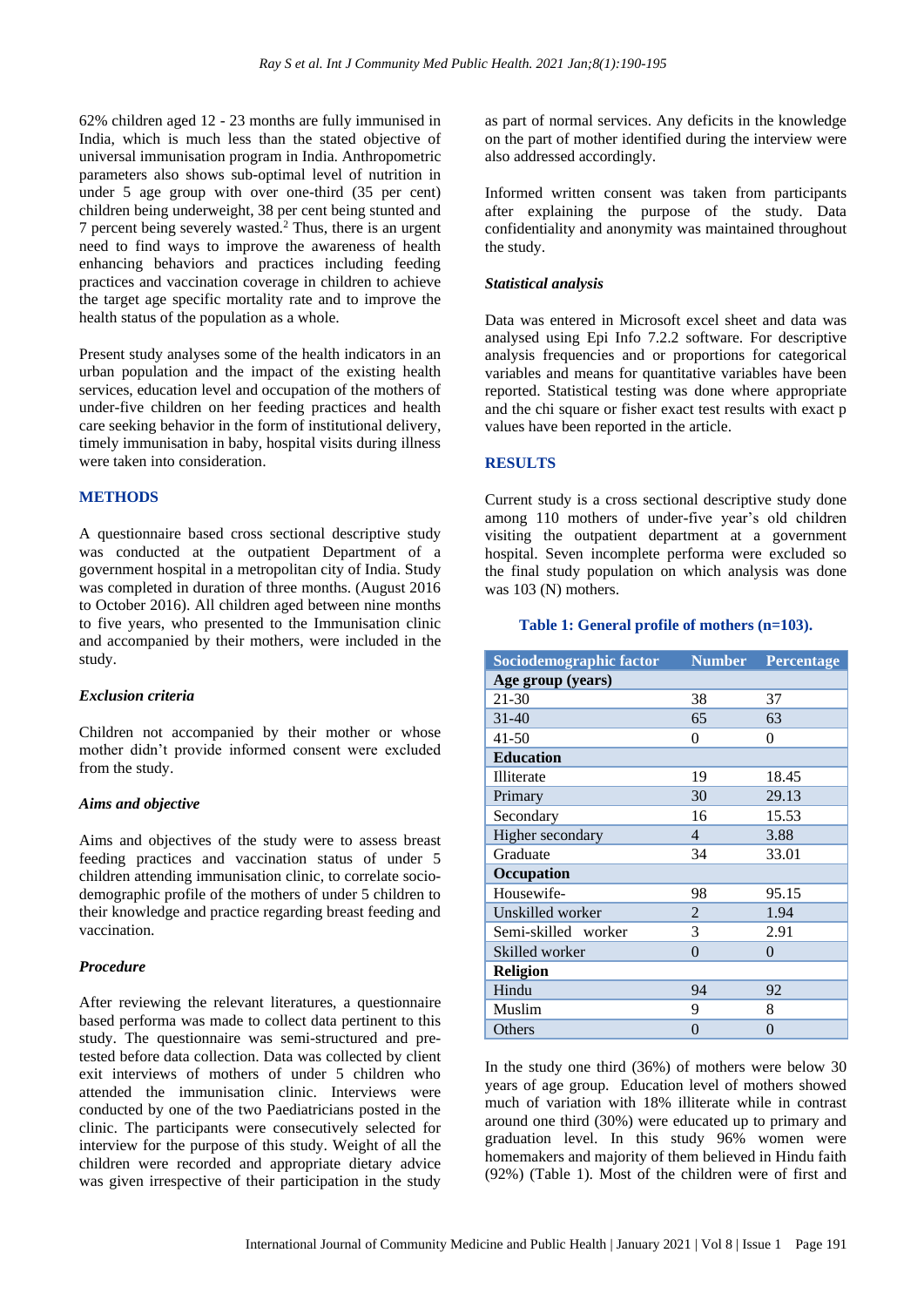second birth order while very few were of higher order. Just under one third (31%) started breast feeding within 1 hour while rest had delay in initiation of breast feeding and the major cause of feeding delay was found to be delay in rooming-in (33%) after child birth. Other causes leading to delay in initiation of breast feeding were illness of mother, illness of baby and negative advice by relatives. Around 11% mothers were unaware of the importance of early initiation of breast feeding. About 46% of mothers started feeding after 1 hour but within the first day. Majority (77%) of the mothers did not give any pre-lacteal feed to their children. While analysing other indicators of health seeking behavior, it was found that about 93% of the mothers had four or more antenatal check-ups during pregnancy and 91% opted for institutional delivery. Among the study population only 34% of mothers got their children vaccinated on time (within one month of the exact due date of vaccination). The most common cause for delay in vaccination was frequent migration accounting for 25% of the vaccination delays among other causes. Most common source of knowledge regarding the need of vaccination in our study was the local health worker ANM (30.1%) (Table 2).

# **Table 2: Vaccination status, cause of vaccine delay and knowledge regarding vaccination (n=103).**

| <b>Parameters</b>                              |                        | N              | Percentage |
|------------------------------------------------|------------------------|----------------|------------|
| <b>Vaccination</b><br>status                   | Vaccination<br>on time | 35             | 33.9       |
|                                                | Late vaccine           | 68             | 66         |
| <b>Cause of late</b><br>vaccination            | <b>Illness</b>         | 10             | 14.7       |
|                                                | Lack of<br>knowledge   | 10             | 14.7       |
|                                                | Family<br>issues       | $\overline{2}$ | 2.9        |
|                                                | Frequent<br>migration  | 17             | 25         |
|                                                | Others                 | $\mathbf{1}$   | 1.47       |
| Source of<br>knowledge<br>regarding<br>vaccine | <b>ANM</b>             | 31             | 30.1       |
|                                                | Television             | 22             | 21.3       |
|                                                | Newspaper              | 5              | 4.8        |
|                                                | Doctor                 | 24             | 23.3       |
|                                                | Neighbour              | 12             | 11.6       |
|                                                | <b>Nurse</b>           | 9              | 8.7        |

Exclusive breast-feeding for at least three months with no exclusive breast feeding at all were compared to the literacy level of mother which was found to be significant with Fisher exact value of 0.0166. Among children who had acute gastroenteritis requiring either medicine or hospitalisation (in last 6 months) and those who did not suffer from acute gastroenteritis were compared in terms of no exclusive breast feeding and exclusive breast feeding of at least 3 months but no significant association

was found. Similarly effect of exclusive breast feeding was assessed in the groups of children with or without documented episodes of lower respiratory tract infection requiring medicine or hospitalisation in last 6 months, but the results were not statistically significant. It was also observed that those mothers who did not give pre-lacteal feed to their child were able to breast feed for longer duration which when correlated were highly significant with Fisher exact value of 0.002. Percentage of exclusive breast-feeding for more than six months was highest among the first born child (36%) but when birth order was compared with duration breast feeding results were insignificant (Table 3).

### **Table 3: Analysis of duration of exclusive breast feeding with the birth order and time of breast feeding initiation.**

| <b>Analysis</b>                  | N <sub>0</sub><br><b>EBF</b> | <b>EBF</b><br>$3 - 6$<br><b>months</b> | <b>EBF</b><br>> 6<br>months | P<br>value* |  |  |
|----------------------------------|------------------------------|----------------------------------------|-----------------------------|-------------|--|--|
| <b>Birth order</b>               |                              |                                        |                             |             |  |  |
| 1                                | 1                            | 18                                     | 31                          |             |  |  |
| 2                                | 3                            | 8                                      | 37                          | 0.059       |  |  |
| 3                                |                              | 3                                      |                             |             |  |  |
| $\overline{4}$                   |                              |                                        |                             |             |  |  |
| <b>Breast feeding initiation</b> |                              |                                        |                             |             |  |  |
| $<$ 1 hour                       |                              | 20                                     | 13                          |             |  |  |
| $1$ hour - $1$ day               | 0                            | 35                                     | 13                          | $\lt$       |  |  |
| $1$ day - $7$ days               |                              | 14                                     | 3                           | 0.001       |  |  |
| $>7$ days                        |                              |                                        |                             |             |  |  |

\* Fischer exact test.

It was found that those mothers who initiated early breast feeding had continued breast feeding for a longer time. When breast feeding was initiated after 24 hours, exclusive breast feeding rate was greatly reduced. When initiation of breast feeding was compared with the duration of feeding results were statistically significant with Fischer exact value of <0.001.

# **DISCUSSION**

Most common source of knowledge to study participants was the local health worker ANM (Auxiliary Nurse Midwifery) (30.1%) followed by doctor (23%). Similar finding as of ours were also found in other Indian studies.3-5 ANM being grass root level worker seems to have the greatest impact and is considered the pillar of the health system of India.

Our study population was quite homogenous in terms of religion and occupation which is expected in a country like India where more 80% population is Hindu (census 2011) and women are traditionally expected to take care of household responsibilities.<sup>6</sup> Study done by Kapoor et al also had similar demographic profile of mothers as majority were Hindu by religion, housewife by occupation.3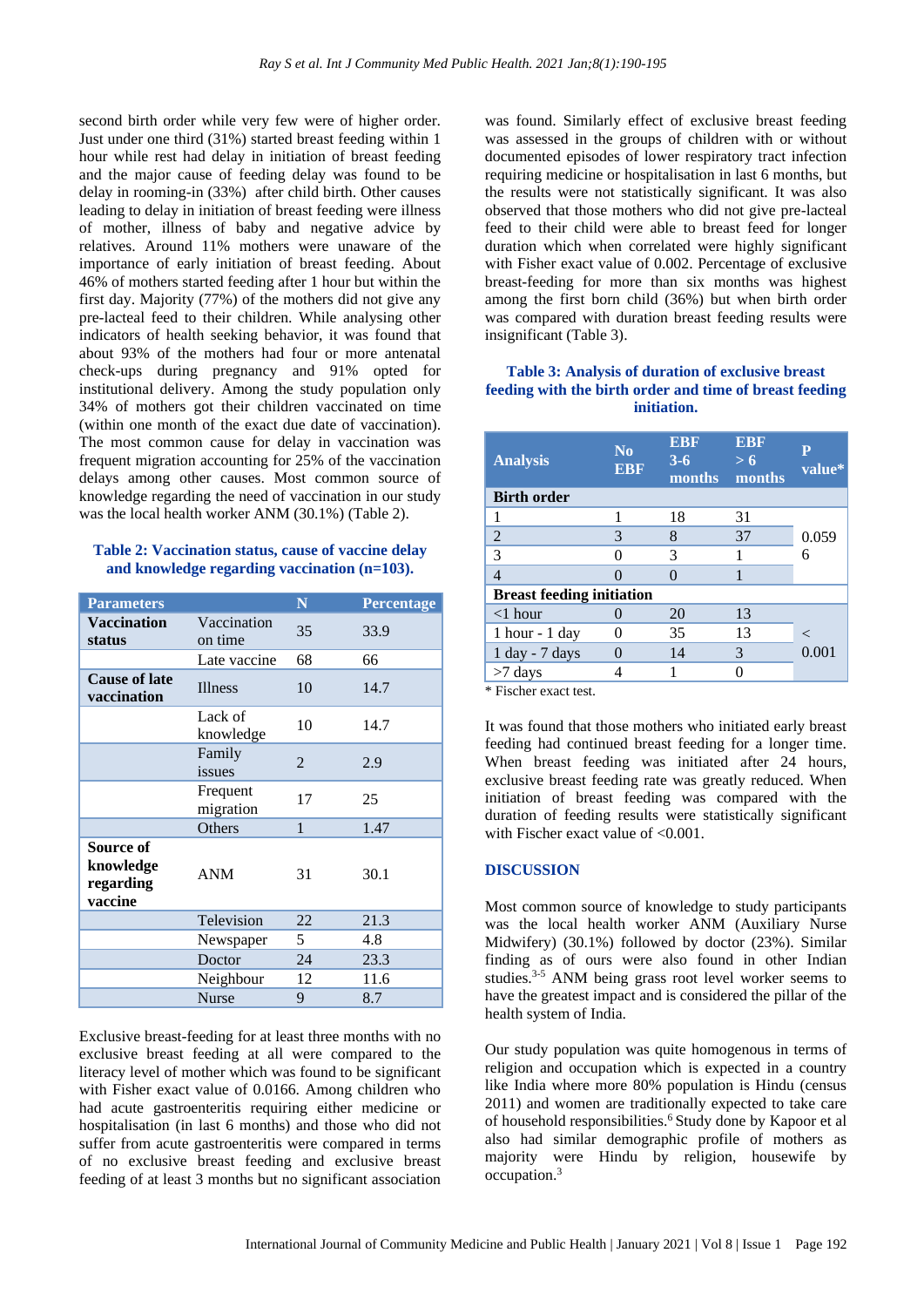34% of the study population vaccinated their children on time while in 66% vaccination was delayed or partially missed. The most common cause behind the delay in vaccination was frequent migration accounting for 25% cases, other causes noted were illness in the family, illness of the child, ignorance about the due time and the felt need for vaccination. While study by Ahmed et al also looked into the causes of late vaccination and found that family trouble was responsible for the majority.<sup>7</sup> A recent study done in the developing country of Saudi Arabia found illness of the child at the time of vaccination as the main cause for the delay in vaccination in children less than 2 years of age which was amounting up to 42.2%.<sup>8</sup> Cause for partial immunisation was lack of information in a Indian study done by Angadi et al.<sup>4</sup> Another study published from India showed 34% of study population with delay in vaccination and the major cause of delay was being at out-station at the time of vaccination.<sup>9</sup> These causes from various studies indicate that despite various efforts of the government, there is much scope for improvement is left in terms of community involvement and awareness. Enhanced efforts to increase awareness about need and schedule of vaccination among people are required.

In this study only 31% of mothers started breast feeding within 1 hour while rest had delay in initiation of breast feeding and the major cause of delayed feeding was found to be delay in rooming-in (33%) after child birth. Around 11% mothers were ignorant about the need and benefits of early initiation of breast feeding. Other causes leading to delay in early initiation of breast feeding were illness of mother, illness of baby and advice by relatives. About 78% of the study participants started Breast feeding within the first day of childbirth. An Indian study assessing breast feeding practices in 781 mothers found more than half of mothers (57.5%) started feeding within an hour of birth, 55.9% gave exclusive breastfeeding for six months.<sup>10</sup> As reported in the study by Bagul et al 32.56% (n=384) mothers had started breast feeding within 1 hour after their deliveries, while 94.41% of the mothers started breastfeeding within 24 hours after their deliveries.<sup>11</sup> Exclusive breast feeding for 6 months was given by only 36.84% mothers. The practice of exclusive breast feeding was more in the literate mothers (55.84%) and in mothers who were informed by the health personnel. Present study also shows that feeding practices like the late initiation of breast feeding; giving pre-lacteal feeds affected the duration of exclusive breast feeding. In a similar study done by Sapra et al showed that 57% (n=100) mothers started breastfeeding within an hour and 88% of the mothers had given pre-lacteal feed.<sup>12</sup> Exclusive breastfeeding was done by 47.8% of the mothers. They have also found that mothers agreed to strong family beliefs as the reason for giving pre-lacteal feed. A meta-analysis by Jackson et al showed an OR of 2.34 (1.42–3.88) associated with lack of exclusive breastfeeding and contracting infection. <sup>13</sup> In another study conducted by Chaudhary et al. in an Tertiary care institute in the neighboring country Nepal among the lactating

mothers of children aged under 12 months, 41.5% (n=200) mothers initiated breast feeding within 1 hour of birth, 33% mothers gave pre-lacteal feed, colostrum was fed by 95%, 23.5% were practicing exclusive breast feeding.<sup>14</sup>

NFHS 4 data shows that in the urban population of Delhi, breastfeeding initiation within first hour of life is 28.1% while for the urban population of the whole country the percentage is 42.8%.<sup>2</sup>

More recently, analyses on a large cohort of almost 100,000 newborns from three large trials in Ghana, India and Tanzania has shown that, compared with infants who initiated breast feeding within the first hour of life, the risk of neonatal death among children who initiated breast feeding between 2 and 23 hours after birth was 41% higher (RR 1.41; 95% CI 1.24 to 1.62), and 79% higher among those who initiated breast feeding at 24-96 hours of birth (RR 1.79; 95% CI 1.39 to  $2.30$ ).<sup>15</sup> Therefore, supporting mothers to initiate breast feeding within 1 hour of delivery is a proven high-impact intervention for neonatal survival.16,17

Breast feeding is the primary step toward ensuring optimal health and development of the children. Colostrum, the early breast milk, plays a vital role in boosting immunity of a newborn. In our study 77% of the mothers did not give any pre-lacteal feed to their children. The causes behind comparatively lesser percentage of pre lacteal feeding may be the overall better educational status of mothers, better health seeking behavior and quite high institutional delivery in the study group.

Study by Roy et al in 2014 done on rural population of north India found alarmingly high (40%) prevalence of pre-lacteal feeding.<sup>18</sup> In third world countries feeding practices are far from ideal despite multi-prong approach by WHO. A study from Ethiopia published in 2019 itself showed the prevalence of pre-lacteal feeding practices being about 20%.<sup>19</sup>

In current study, population being urban population of metropolitan city few heath indices was quite above the national average as 93% mothers had three or more antenatal check-ups during pregnancy. According the NFHS 4 data in urban area of Delhi NCT ANC visits at least 4 times is 68.1% while of urban India it is 66.4%. In our study 91% opted for institutional delivery while proportion of home delivery was very less (8.7%). NFHS data shows average 84.4% of institutional delivery in urban Delhi and 88.7% for urban India.<sup>2</sup>

The World Health Organization (WHO) recommends exclusive breastfeeding for the first six months of life and introduction of complementary feeds from six months onwards, with continued breastfeeds till at least two years of age. $20,21$  Higher education conferred significantly greater odds of EBF at three months in the present study which is similar to the results reported by Chandhiok et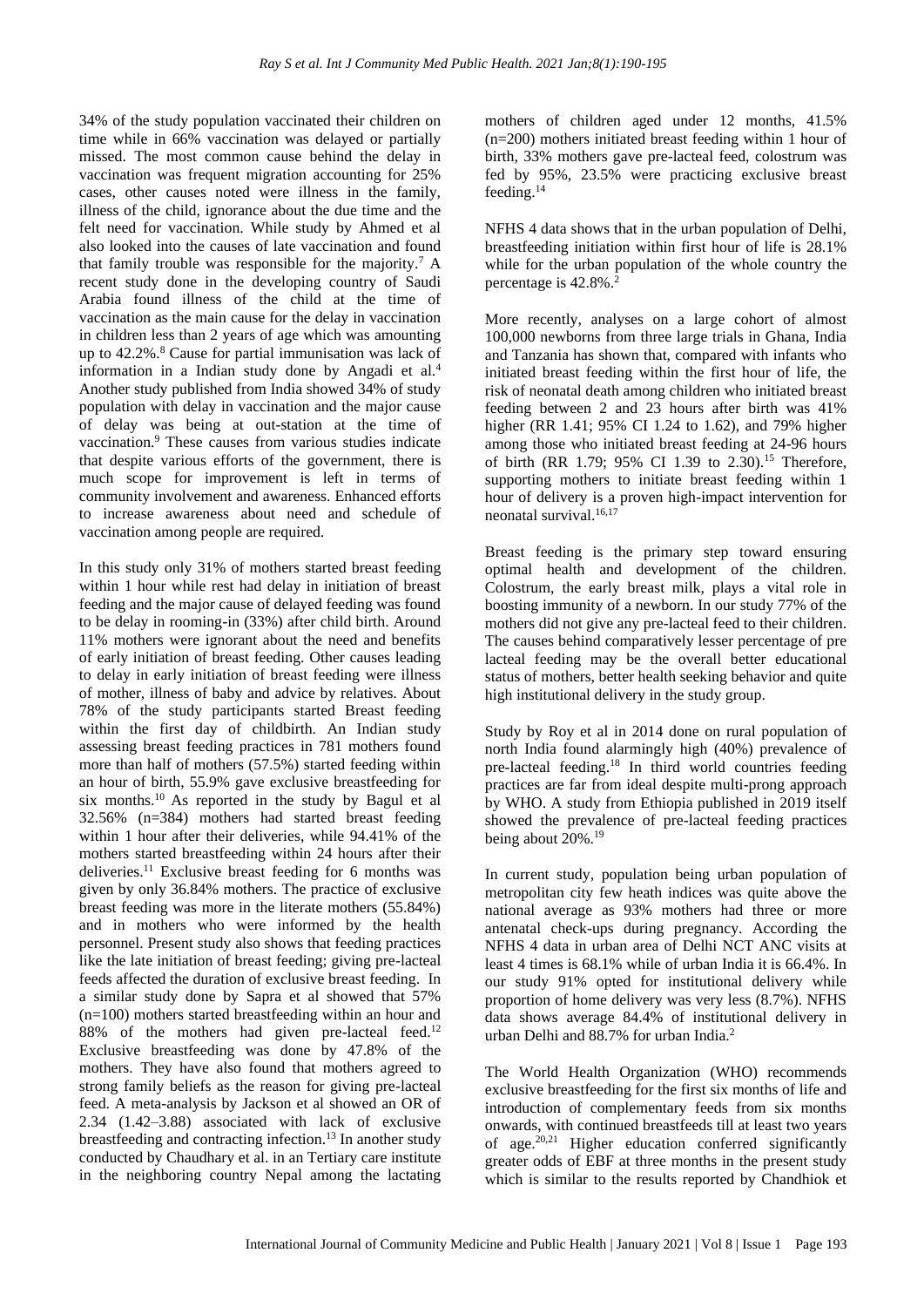al.<sup>22</sup> In contrast, many studies show higher rates of breastfeeding associated with lower income and less formal education.22,23 Higher exclusive breast feeding in less educated group may be attributed to the costeffectiveness of EBF.

Our study did not show any significant relationship in the duration of exclusive breast feeding at 3 or 6 months and the hospitalisation of under 5 children due to acute gastroenteritis (diarrhoea) or acute respiratory infection in the preceding 6 months of data collection. This may be due to relatively small sample size of our study and even smaller number of such episodes reported in the study. This can also be explained by some other factors like better and piped water supply availability to large number of residents in the city as well as better health system in the city where such common infection might have been detected earlier and managed appropriately - preventing the need for intensive medical treatment or hospitalisation.

It was also observed that those mothers who did not give pre-lacteal feed to their child were able to breast feed for longer duration which when correlated was highly significant. A study by Bekele et al. from the developing country of eastern Ethiopia published in 2014 found that nearly half of the mothers did not initiate breastfeeding immediately after delivery while 46% of them were influenced to give pre-lacteal feeding to their new born infants. The authors also got statistically significant association between breast feeding initiation times with pre lacteal feeding.<sup>24</sup>

These results are also in consistency with our findings. A study done in resource poor setting of the state of Bihar in India, which was published recently in 2019, found that in a large study population of 10262, 26% of children got pre-lacteal feed and the researchers also observed that those group of children who received pre lacteal feeding had approximately 60% lesser odds of being breastfed exclusively during the previous 24 hours and 80% lesser odds of receiving continued EBF since birth.<sup>25</sup>

As expected, the ritual of giving pre-lacteal feed to the new born baby was less prevalent among mothers with higher education (fischer exact value of 0.0357). Maternal illiteracy has been associated with suboptimal feeding practices in few studies from developing countries. $26$ 

Study from rural Maharastra in India also had similar findings as among mothers having education secondary school level and above 33.9% were giving pre-lacteal feeds to babies while illiterate mothers and those having education less than primary, it was found that 63.3% practicing the pre-lacteal feeding which was significant statistically.<sup>27</sup>

#### *Limitation*

Study population was hospital based who by themselves were seeking vaccination. Such a population is likely to be more informed than general population about vaccination and its benefits. Thus, it is likely that our results especially pertaining to knowledge and practice of vaccination may be extrapolated to the general population.

Some indicators of health status in under five children like anthropometric parameters were not measured in our study.

# **CONCLUSION**

Despite the study being done in urban population of a metropolitan city, feeding practices were far from the ideal IYCF recommendation. Awareness regarding vaccination was also not adequate. Some institutional fallacies also came into focus as delay in rooming-in of newborn and mother even in institutional deliveries was a major cause behind the delay in initiation of breast feeding in the golden first hour. This study just reemphasises the fact that general awareness and health seeking behaviour of our community still need to be enhanced to a greater extent and further studies involving larger population of both rural and urban areas need to be conducted to find better strategies of health care delivery.

*Funding: No funding sources Conflict of interest: None declared Ethical approval: The study was approved by the Institutional Ethics Committee*

# **REFERENCES**

- 1. Nhp.gov.in. (2019). Health Programmes / Wellness | National Health Portal of India. Available at https://www.nhp.gov.in/healthprogramme/nationalhealth-programmes. Accessed on 6 March 2020.
- 2. National family health survey (NFHS-4) 2015-2016. Available at http:// rchiips. org/ NFHS/ pdf/ NFHS4/India.pdf. Accessed on 05 March 2020.
- 3. Kapoor R, Vyas S. Awareness and knowledge of mothers of under five children regarding immunization in Ahmedabad. Healthline J.  $2010:1:12-5.$
- 4. Angadi MM, Jose, Udgiri R, Masali KA, Sorganvi V. A study of knowledge, attitude and practices on immunization of children in urban slums of Bijapur City, Karnataka, India. J Clin Diagn Res. 2013;7(12):2803-6.
- 5. Ravishankar K, Vinodkumar ME, Surendra G, Williams A. Attitude and practices of rural mothers with children under five years of age about vaccination: a non-experimental study. IJAPR. 2015;6(3):88-93.
- 6. Censusindia.gov.in. (2011). Census of India: Office of the Registrar General and Census Commissioner,